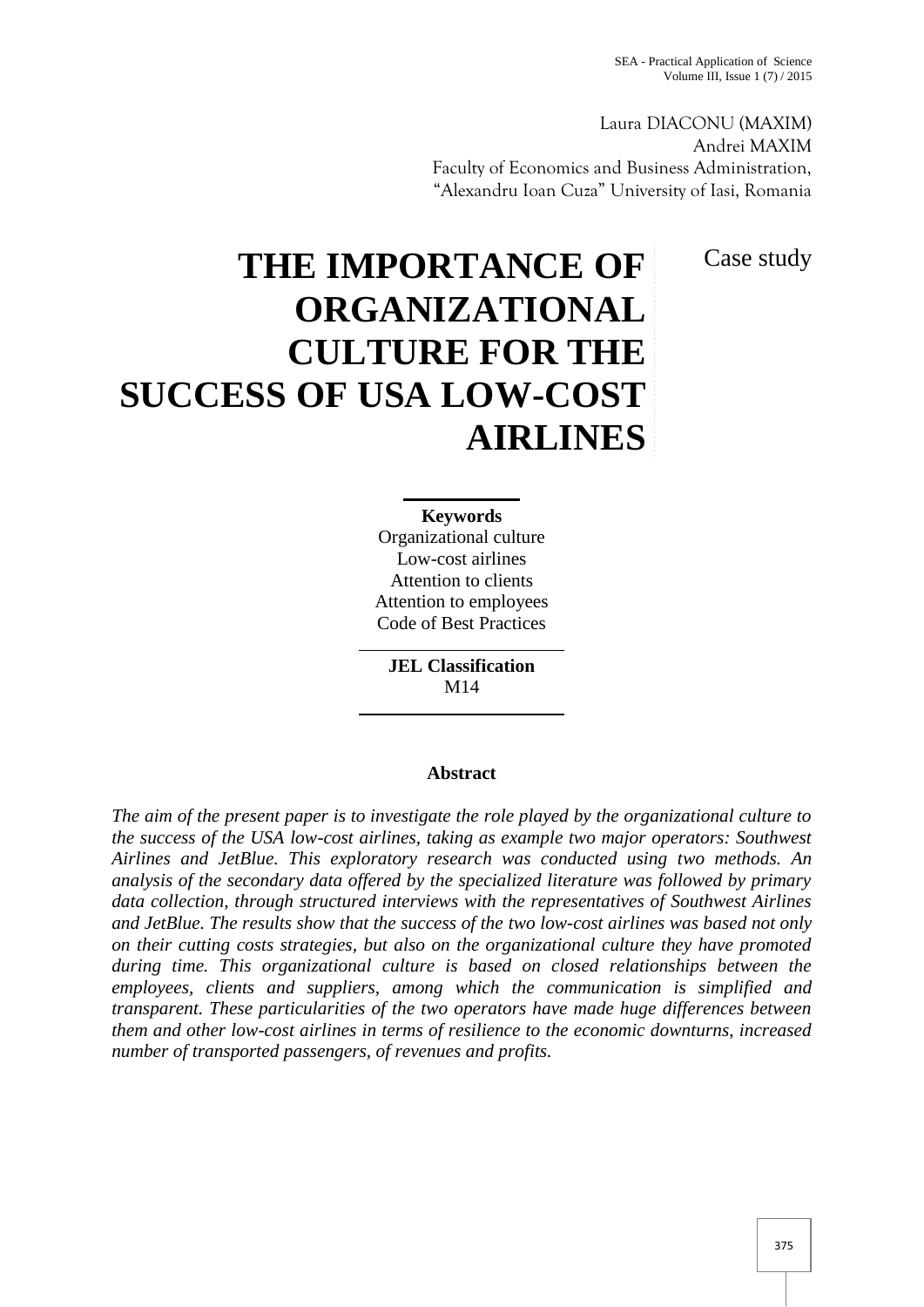## **1. Introduction**

The "revolution" generated by the low-cost airlines started in United States, the concept being developed by Pacific Southwest company, but implemented for the first time by Southwest Airlines, in 1971. Subsequently, the low-cost airline industry has gradually developed, these companies having, in 2003, approximately 25% of the U.S. domestic market, considering the number of transported passengers. Although the remaining 75% was held by traditional companies, various studies show that three quarters of the passengers transported by these operators were not satisfied with the price-quality ratio (Francis et al., 2006; Morrell, 2005).

As the number of low-cost airlines has increased dramatically during the last decade, the price is no longer a dominating element of differentiation. In order to survive on the market, many of these operators have tried to find other ways to distinguish themselves from their competitors. Thus, the largest U.S. operators, who have already announced the intentions of expanding their networks by providing new services for the business market segment, pay special attention to the organizational culture based on strong relations both between managers and employees and between employees and customers (Sarker and Pillai, 2012). For this reason, companies have developed and published Codes of Best Practices, with strict supervision of implementation.

The specialized literature offers many definitions of the organizational culture concept, most of them referring to a complex set of values, beliefs, assumptions and symbols that define the way in which a firm conducts its businesses (Alvesson, 2012; McFarlin and Sweeney, 2012). In this sense, culture plays a great role inside a firm because it defines how the company will interact with its key actors: the employees, customers, suppliers and competitors.

In the attempts to explain the superior financial performances of the firms, many analysts have focused on the managerial values and beliefs included in the companies' organizational cultures (Schein, 2010; Kotter and Heskett, 2011). The ideas underlined in these studies suggest that firms with superior financial performances also have a set of managerial values that define the way they conduct businesses, indirectly contributing to a better understanding of the firm and to improved results.

Another study conducted by Watson Wyatt Worldwide on 51 "Fortune 750" companies revealed that over 47% of their market value increase was due to their organizational culture. The human resources value system was the most important component.

It was considered that the culture of a company can provide a competitive advantage that could bring

superior financial performances only if there are fulfilled three conditions (Barney, 1986). First of all, the culture has to be valuable: it should enable the firm to behave in ways that add financial value to the company, which lead to higher sales, lower costs and higher margins. Secondly, the culture must be rare, in the sense in which it should have attributes and characteristics different from other firms. Thirdly, a culture must be imperfectly imitable, meaning that firms should not try to imitate other companies' cultures; they have to "build" their own set of values and beliefs.

A number of studies conducted on U.S. airlines' customers revealed that Americans were most attracted by those low-cost companies that offered services with relatively high quality standards and with very reasonable prices (Gimeney, 2013). Thus, operators such as Southwest and JetBlue have become not only pillars of U.S. air transport but also models of the best implemented practices, worthy to be followed by other traditional companies (Cento, 2009).

#### **2. Research Objective and Methodology**

The aim of the paper is to identify the role played by the organizational culture in the success of the two major American low-cost airlines - Southwest and JetBlue, by analyzing the values shared and implemented by these firms. The two companies were selected based on their expertise and on their economic and financial performances obtained over time as low-cost companies. Moreover, as mentioned before, Southwest Airlines was the first operator that has implemented the low-cost carrier model.

This research is exploratory in nature and two methods were used in order to achieve the established objective.

The first step was to collect and analyze secondary data in order to obtain information regarding the history of the two airlines as well as statistics related to the evolution of their customers' satisfaction. Data sources included various international air transport journals, Official Airline<br>Guide (OAG) databases, and operators' (OAG) databases, and operators' publications.

The second step was to conduct two structured interviews with representatives of Southwest Airlines and JetBlue.These interviews were based on a questionnaire that delivered by email to the Customer Service Departments of the two companies. The goal was to find out more about the practices of these organizations regarding the relationships developed inside and outside the company, procedures applied in case of delayed departures, flight cancellations or overbookings, procedures to ensure passengers' safety, and also information referring to pricing and luggage checking procedures. Answers were received for most of the questions, except those which were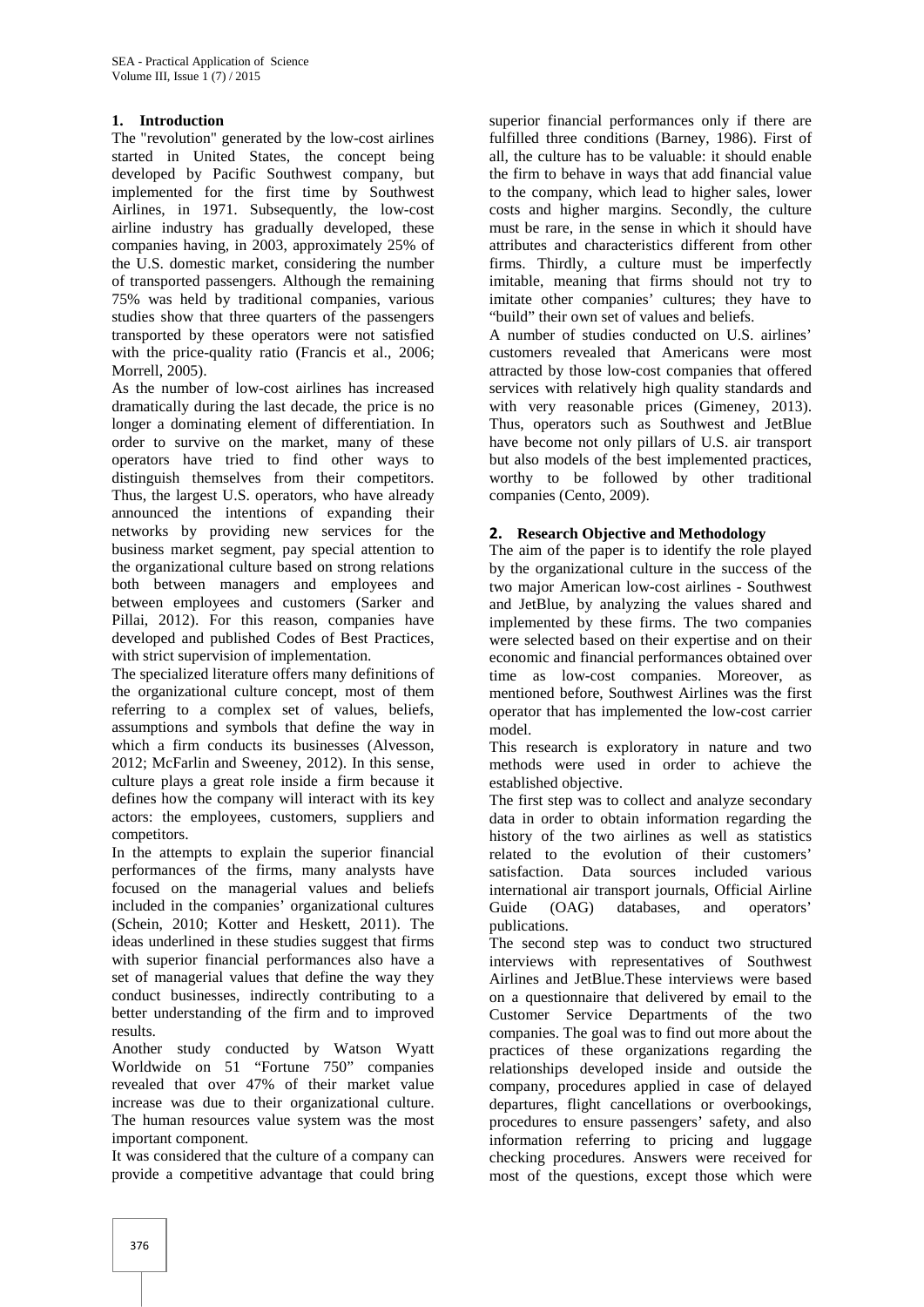considered confidential. The information obtained was processed, analyzed and interpreted, the results being summarized in the next two parts of the paper.

### **3. Particular aspects of Southwest Airlines**

In 1971 Southwest Airlines entered the air transport market as a small low-cost operator and is now one of the largest carriers in the United States. In order to transport about 104 million passengers per year to 64 worldwide destinations, the company makes over 3,400 flights each day (OAG, 2011). Currently, Southwest has the largest market capitalization of all operators in the world, surpassing even the six traditional airlines from U.S. considered together. As the Executive Director of Ryanair (the largest low-cost airline in Europe) said, Southwest "is Thomas Edison of the low fare airlines" (Calder, 2003).

The success of Southwest Airlines is mainly due to increased demand for the service it provides: safe air transport at low tariffs. This became particularly important in the context of the economic downturn of the early 1990s as the price sensitivity of U.S. consumers increased (Gittell, 2003).

The Southwest's representative that completed our interview mentioned organizational culture as one of the key factors in pursuing and achieving the business objectives of the company. He also considered that, compared to other major U.S. airlines, the values system of Southwest's culture is more focused on creating and maintaining strong internal and external relationships, between managers, employees, unions, customers, suppliers and other stakeholders. These relationships are characterized by mutual respect and allow sharing the company's objectives and knowledge and carrying out better customer service.

Over the time, Southwest has developed and implemented 10 organizational practices to facilitate coordination between the different types of activities within the firm. These practices are: managing the organization with responsibility and accountability; strengthening leadership quality of the front line employees; employment made on competence criterion; use of conflicts to create relationships; connecting family and work; opening towards new opportunities; periodical evaluation of overall performances; job flexibility; transforming unions into partners; creating relationships with suppliers (Gittel, 2003).

Southwest's success also lies in the high degree of coordination especially among first line employees, which have direct contact with the customers. Better coordination of activities within a company is a competitive advantage as it gives the opportunity to obtain high quality customer service with lower costs, to have shorter production cycles and a consistent interface with customers. Such organizations may change the nature of competition

within an industry as they do not compromise quality over efficiency, but manage to improve the efficiency-quality relationship (Hammond, 1992). In the case of Southwest, coordination is a source of competitive advantage because it enables offering in-time cheap services. Thus, having a short time between landing and departure of an aircraft would not be possible without the existence of a very close coordination between the activities of 12 different categories of employees.

An important instrument for the implementation of the company's values system is the Code of Best Practices, completed in 1990. It covers issues related to the passengers' safety, to the procedures applied in case of a delayed departure, a flight cancellation or an overbooking, and also provides information related to pricing and luggage checking procedures.

Southwest company is recognized for the efforts to strictly respect the established schedules and it is considered one of the most punctual airlines not only in the U.S. but also among all the low-cost carriers in the world (Diaconu, 2009). However, in case of unforeseen circumstances in which the company must cancel a flight, it undertakes the responsibility to transfer these passengers on the next flight with free seats, to that destination. If, however, there are no vacancies on any of the company's flights to the destination concerned or the canceled flight was the last one on that day, then the Customer Service Department employees required to deal with the overnight accommodation of the passengers, without additional costs. This makes a significant difference between Southwest and the great majority of the low-cost operators, which do not take such responsibilities for similar circumstances. The overbooking situation - when a ticket is sold twice - is generated by the precautions taken by the low-cost carriers in order to avoid cases where different passengers do not cancel their reserved tickets although they no longer intend to use them. In general, a company apply this method considering the previous demand registered for a similar flight, to ensure full occupancy of the aircraft and, thus, to practice low rates. In the rare situation of overbooking, when a client of Southwest remains without seat, the company offers a voucher of 100 USD to that person who voluntarily offers to board the next flight from the same day, to the same destination. Previous experience has shown that the voucher's incentive is enough to empty the necessary places. It should also be noted that this compensation method implemented by Southwest is rare in the case of low-cost operators, which, often, do not take any measure to solve the problem of overbooking.

All these aspects mentioned above underline the importance of the organizational culture of Southwest Airlines, which helps the company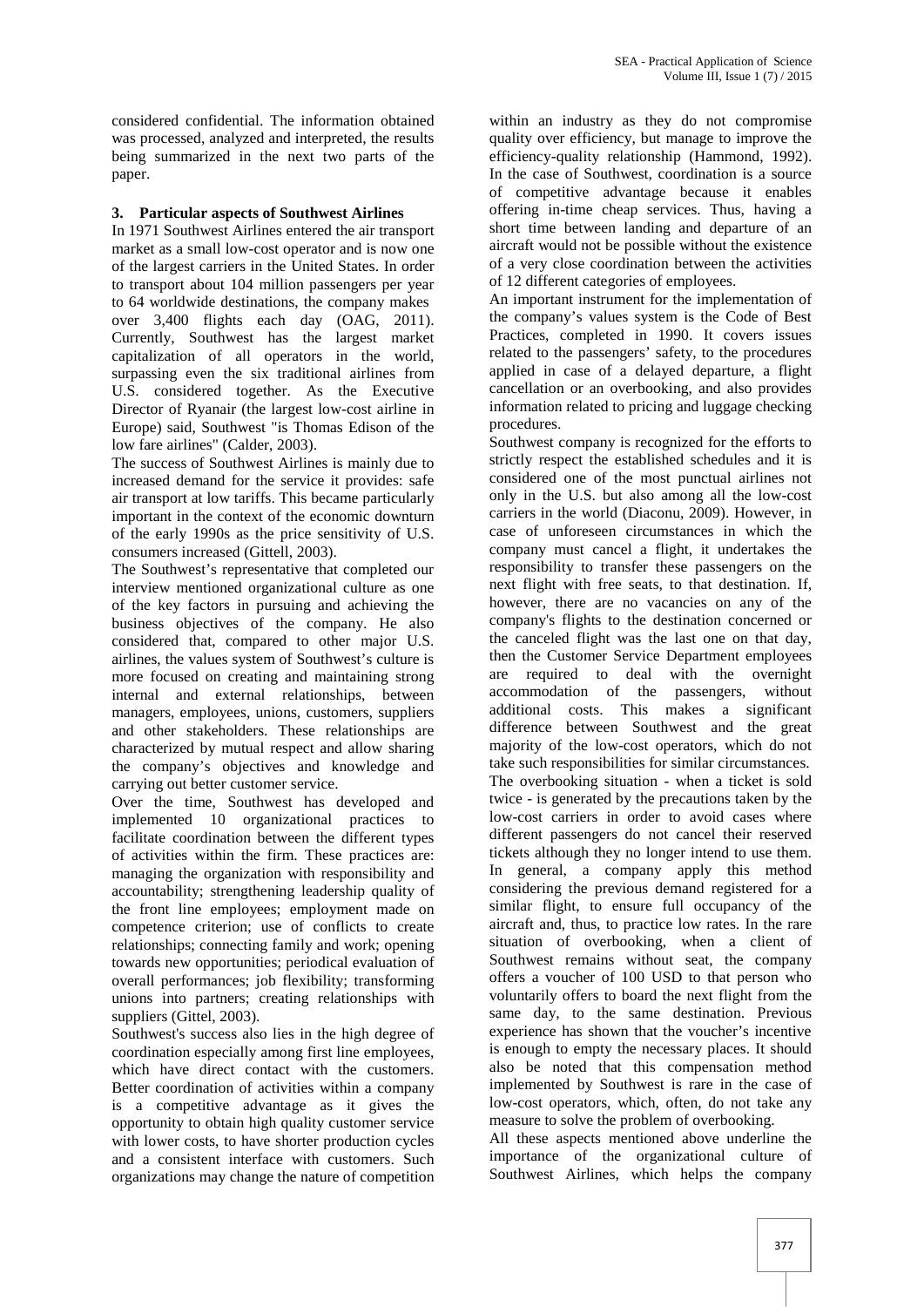better manage all the unforeseen problems that may occur and might negatively influence its image, reputation and revenues.

The customer satisfaction surveys conducted by the company reflects the fact that, during the past few years, Southwest ranked as one of the top operators that respond to the clients' expectations in terms of quality. Its main competitor is JetBlue. These statistics explain why from the beginning until now, Southwest Airlines recorded an increase in the annual turnover of 10-15% and in 2012 the company registered the 40th consecutive year of profitability, a record for the airline industry (IATA, 2013).

#### **4. Overview of JetBlue particularities**

JetBlue, founded in 1999 by David Neeleman, is one of the largest U.S. airlines, with flights to more than 65 destinations. The company is one of the few operators in the United States that has made profits during the two main downturns from the beginning of the XXIst century: after the September 11 2001 attacks and in the context of the nowadays crisis. In 2011, the operator has reported a net income of 86 million dollars, registering a profit for the third consecutive year.

As it resulted from our interview, one of the key success factors that helped JetBlue being resilient during time is the organizational culture which is based on a set of values meant to promote not only low tariffs but also high quality services. This is reflected by various elements such as the lean check-in process, the possibility to watch, free of charge, over 24 TV channels during flight, the comfortable seats, upholstered in leather or the that most of the aircrafts are new and modern. These aspects allow us to say that JetBlue has revolutionized the classical model of low-cost companies, which was mainly driven by price. Thus, consumers choose the JetBlue's services not only because they are cheap, but because they are better than those of other companies.

It can be considered that the model promoted by JetBlue is a consequence of the increased global competition, determined by two factors: the emergence of a growing number of low-cost airlines and the tendency of several traditional operators to reduce the tariffs for certain destinations. However, while the latter ones promote lower rates, eliminating some of the services they previously offered and thereby sacrificing the quality, JetBlue, like some other low-cost airlines, competes not only on price but also on value (Taneja, 2005).

Aiming at ensuring greater safety, JetBlue opened in 2005 new centers for aircrafts' repair and maintenance, implemented new training programs for employees and created a service center near Orlando International Airport.

JetBlue also focuses on establishing relationships with various stakeholders. The company entered into an agreement with American Express to launch cobranded credit cards. The scope was to facilitate consumers' access to the air services and to create a database that could be used for promotional purposes.

JetBlue's Code of Good Practices helps implement the company's value system and it is focused on the obligations assumed by the company towards its customers. Similarly to Southwest's case, the Code includes information about passengers' rights under the circumstances in which a flight is canceled or delayed, in an overbooking situation, as well as data related to the terms and conditions for the withdrawal or change of a bought ticket. The latter aspect is a novelty for the low-cost airlines, since the vast majority of operators do not allow changing or waiving the purchased ticket.

Another aspectwhich differentiates the company from other low-cost operators, as mentioned by the JetBlue's respondent in our interview, is related to the rights of the passengers when the company's flight is canceled or delayed. Besides informing the customers about the situation, the company obliges to compensate this shortcoming through a voucher, through the possibility of offering the money for the purchased ticket or providing the transport of the passenger, as soon as possible, to that destination with another aircraft. Thus, in case of cancellation of a flight, the company gives passengers the possibility to choose between full monetary compensation and transport to the target destination with the following aircraft where there are available seats. In addition, if this cancellation occurs with less than 4 hours before the scheduled departure time, than JetBlue gives passengers, in addition to the above mentioned solutions, a 50 USD voucher that can be used later to purchase another service offered by the company.

Regarding the delays, there are two possible circumstances: delays that are announced before boarding and the situations when the already boarded passengers are informed about the delay. In the first case, in addition to the two alternatives mentioned before, JetBlue undertakes compensate customers with a voucher whose value varies, depending on the length of the delay, from 25 USD to the full value of a future return trip to any destination. If the already boarded passengers are informed about the delay, the company will give everyone a voucher whose value will be double compared to that mentioned in the previous scenario.

In the rare situation of overbooking, affected passengers receive, in cash, the sum of 1300 USD.

Considering all these aspects it is well understood why, in a passenger satisfaction survey, conducted by J.D. Power on 14.000 airlines' customers, in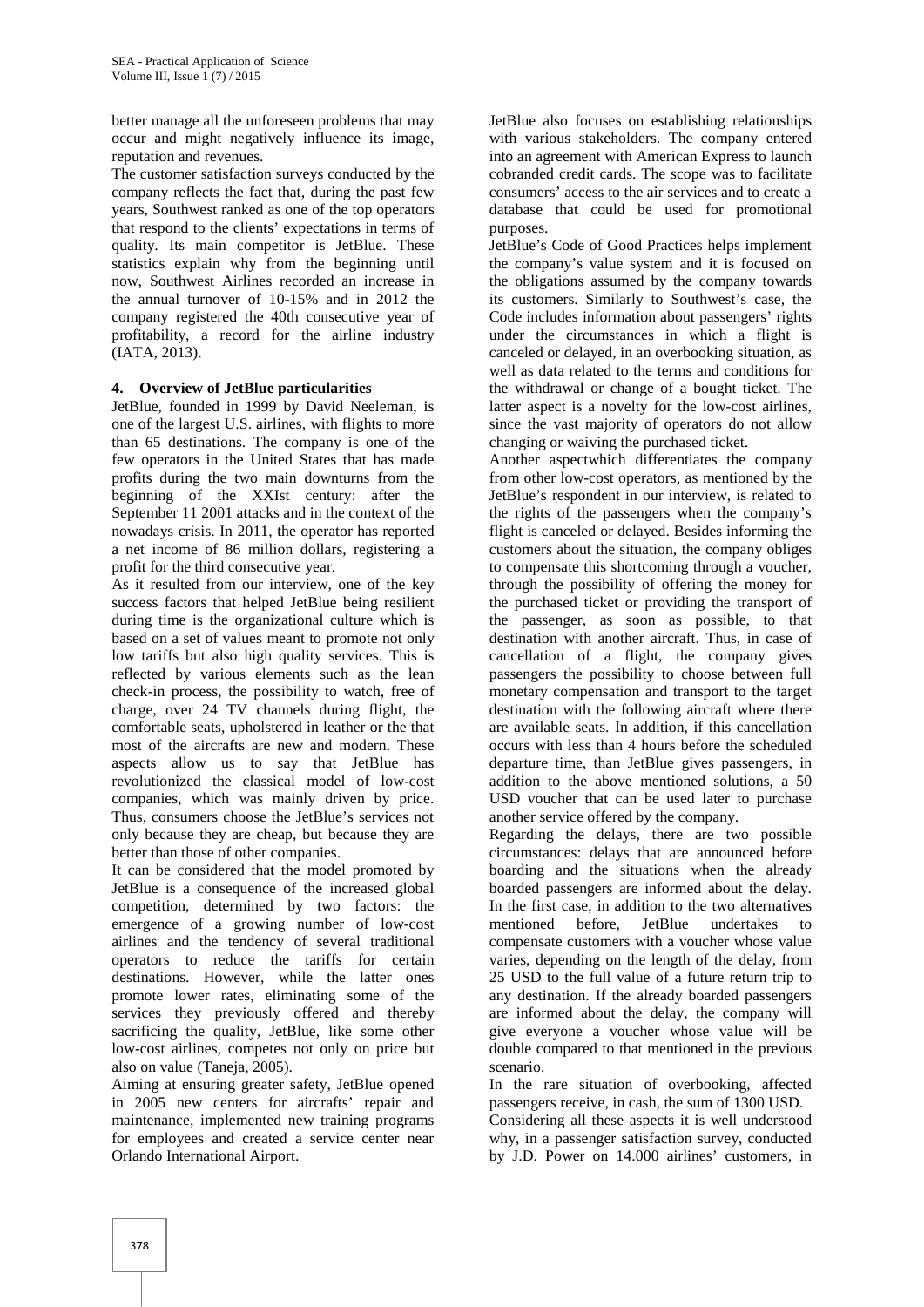2012, JetBlue was ranked on the highest position in the top of the low-cost and network operators.

The response of the JetBlue's representative in our interview regarding the particularities in terms of availability and security of the aircrafts, the efficiency in using the resources, as well as of the organizational and financial efficiency are presented in Table 1. The importance of each feature is evaluated on a scale from 1 to 5, where 1 indicates a very low importance and 5 the utmost importance.

As it can be seen in Table 1, the company [4] Cento, considered most of the aspects as very important. There are also two characteristics that JetBlue did not appreciate as being crucial in achieving the company's objectives. These aspects consist in reducing the need for external financing - which would lead to a minimization of capital costs and achieving financial freedom - and the possibility of downsizing the number of the employees, with the purpose of minimizing the personnel costs, objective stated as important but not essential.

All these aspects mentioned above allow us to support the claim that JetBlue is significantly different from other low-cost operators, by promoting not only low prices but also comfort and a better quality for the air transport services.

#### **Conclusions**

The main conclusion of the present paper is that the success of the two analyzed operators on the airlines' market can be attributed, to a large extent, to other factors in addition to the low tariffs they promote. These key aspects could be found among the elements of the organizational culture of the companies that helped them attract more clients, expand their operations, increase the revenues and, last but not least, survive the global economic downturns.

In the case of Southwest, its organizational culture is different from the others major U.S. airlines from point of view of the attention given to creating and maintaining strong relationships between managers, employees, unions and suppliers. Moreover, the company's Code of Best Practices shows the attention paid to customers, since it is mainly focused on the safety and comfort of the clients.

In the case of JetBlue, a number of elements specific to its organizational culture and behavior, also related to the passengers' comfort and safety, allow us to say that the company has revolutionized the classical model of low-cost airlines, mainly driven by price. Thus, consumers choose the JetBlue's services not only because they are cheap, but because they are better.

#### **Reference list**

- [1] Alvesson, M. (2012).*Understanding organizational culture*(2<sup>nd</sup> edition). Sage Publication.
- [2] Barney, J. B.(1986). Organizational Culture: Can It Be a Source of Sustained Competitive Advantage?.*Academy of Management Review*. 656-665.
- [3] Calder, S.(2003).*No Frills. The Truth behind the Low-Cost Revolution in the Skies*. Virgin Books Ltd.
- [4] Cento, A.(2009)*The Airline Industry: Challenges in the 21st Century.* Physica Publisher.
- [5] Diaconu, L.(2009).*Strategiile low-cost în contextul dinamicii pieței mondiale*[The low cost strategies in the context of global market dynamics]. Iasi: Al. I. Cuza University Press.
- [6] Francis, G., Humpheys, I., Ison, S., & Aicken, M.(2006). Where next for the low cost airlines? A spatial and temporal comparative study.*Journal of Transport Geography*. *14*(2).  $83 - 94.$
- [7] Gimeney, J. F. V.(2013).*Beyond the Low Cost Business: Rethinking the Business Model*.Palgrave Macmillan.
- [8] Gittell, J.H.(2003).*The Southwest Airlines Way: Using the power of relationships to achieve high performance*. New York: McGrew-Hill.
- [9] Hammond, J.(1992). Coordination as the Basis for Quick Response: A Case for 'Virtual' Integration in Supply Networks.*Harvard Business School Working Paper No. 92-007*. 23-27.
- [10]Heskett, J.(2011).*The Culture Cycle: How to Shape the Unseen Force that Transforms Performance*. FT Press.
- [11]IATA(2013). World Air Transport Statistics*.IATA Reports*.*58*.
- [12]Kotter, J. P.,& Heskett, J. L. (2011).*Corporate Culture and Performance*. Free Press.
- [13] McFarlin, D., & Sweeney, P.(2012).*International Organizational Behavior: Transcending Borders and Cultures*. Routledge.
- [14]Morrell, P.(2005). Airlines within airlines: An analysis of US network airline responses to Low Cost Carriers.*Journal of Air Transport Management*.*12*(4). 303-312.
- $[15]OAG(2011)$ . Low-Cost Airlines Southwest.*Air Guide Online*.
- [16]Pfau, B., &Kay, I. (2002). The Hidden Human Resource: Shareholder Value.*Optimize*, *8*.
- [17]Power, J.D.(2012). North America Airline Satisfaction Study. *Working Paper*.Retrieved from http://www.jdpower.com/consumerratings/travel/ratings/909201299/2012- North+America+Airline+Satisfaction+Study/in dex.htm.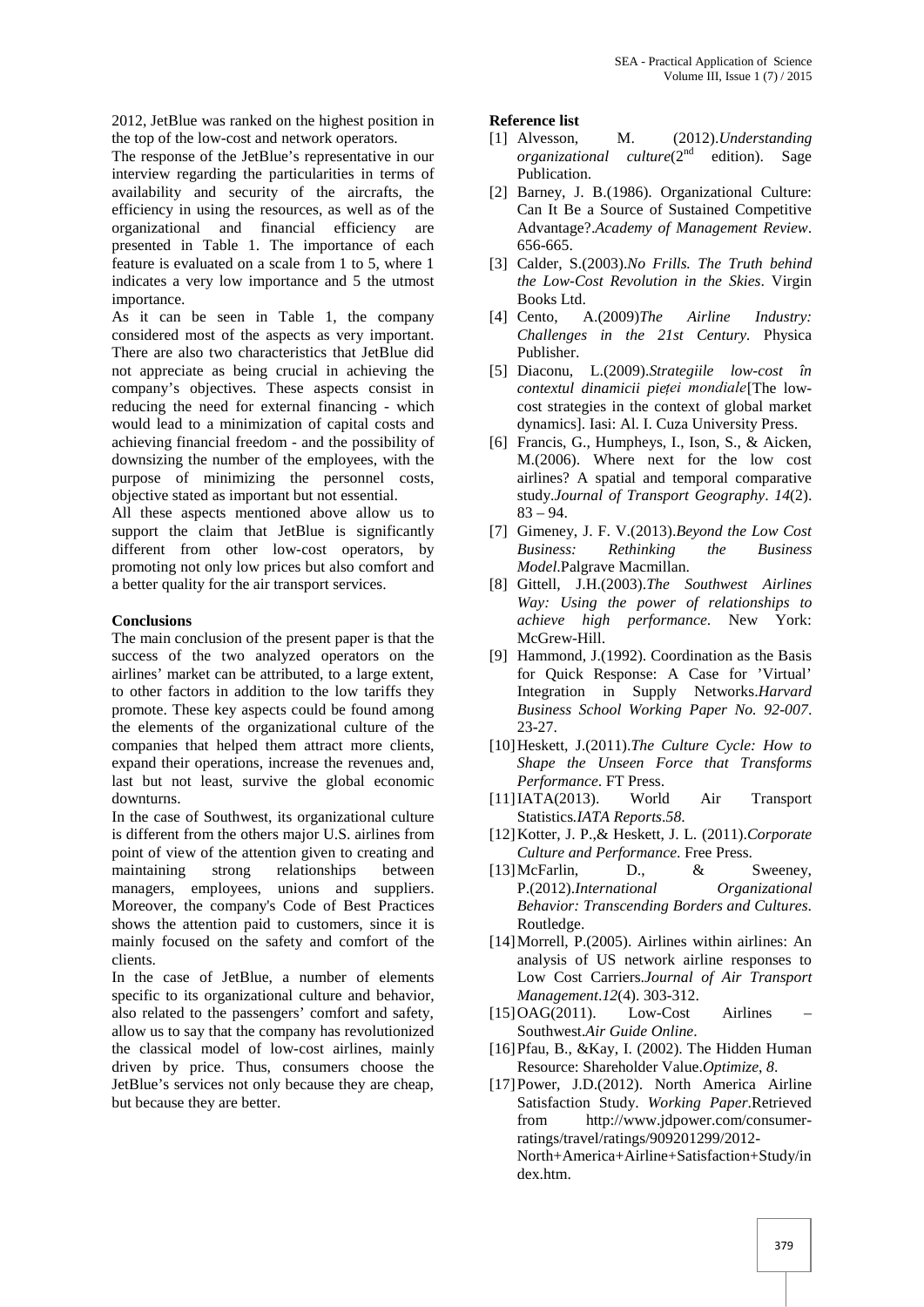- [18]Sarker, A. R., &Pillai, V. L. (2012).*Sustainability and Growth of Low Cost Airlines: A Global Perspective*. LAP LAMBERT Academic Publishing.
- [19]Schein, E. H.(2010).*Organizational Culture and Leadership*(4 th edition). Jossey-Bass.
- [20]Taneja, N.(2005). To Frill or Not to Frill.*Air Transport World.42*(10). 34-37.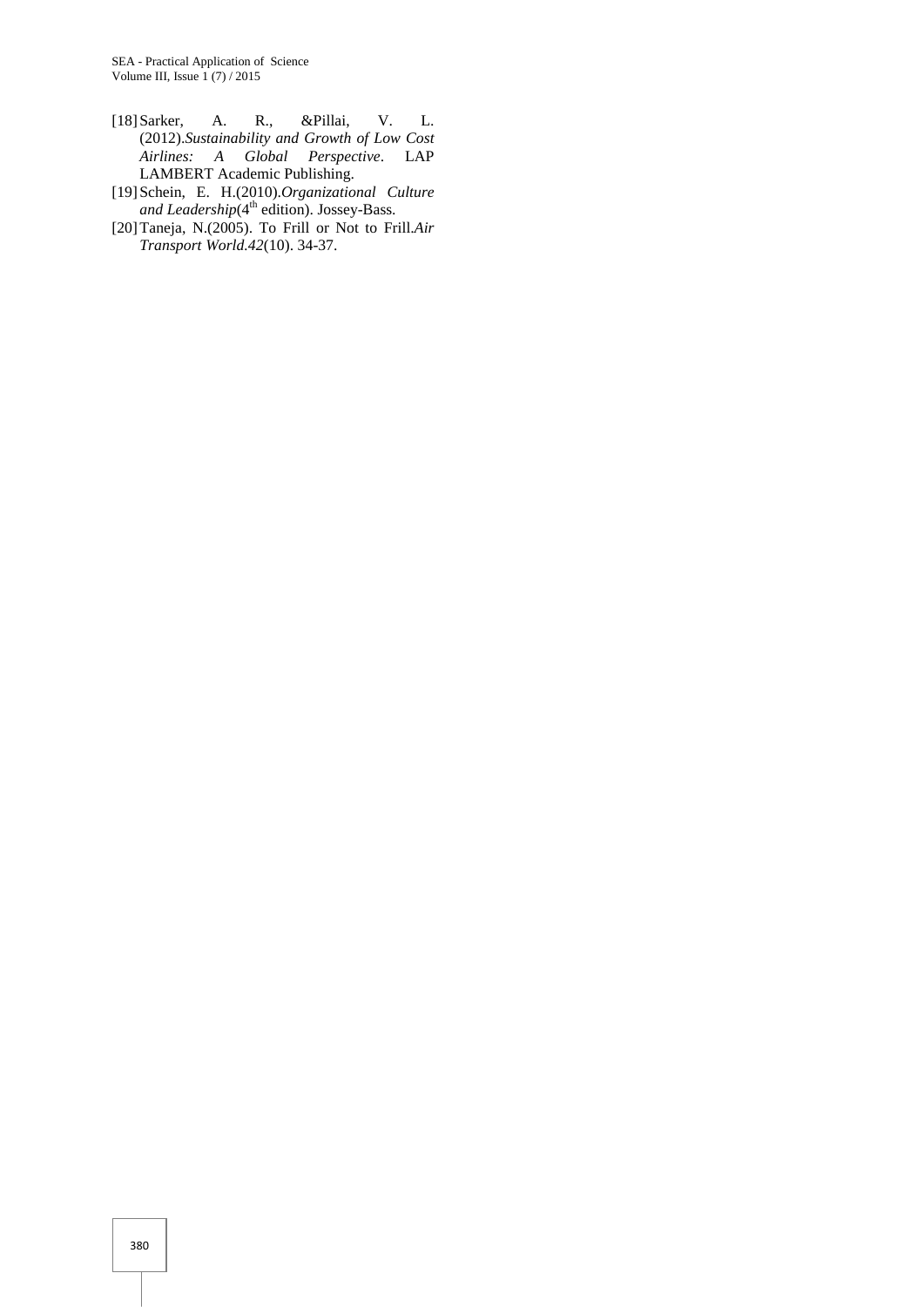# **Table:**

| <b>Requirements</b>                    | <b>Importance</b><br>of<br>requirements               | <b>Purpose</b>                                       | <b>Final objective</b>                                             | <b>Degree</b><br>of<br>importance |
|----------------------------------------|-------------------------------------------------------|------------------------------------------------------|--------------------------------------------------------------------|-----------------------------------|
| Availability<br>and reliability        | To avoid delays<br>or flight                          | Punctuality in performing<br>services                | Ensure medium and long<br>term revenues and avoid                  |                                   |
| of the aircrafts                       | cancellations                                         |                                                      | additional costs                                                   | 5                                 |
|                                        | For flexible<br>operations                            | Rapid adaptation to<br>changes required by<br>demand | Ensuring profitability and<br>increased revenues                   | 5                                 |
| <i>Efficient usage</i><br>of resources | For optimizing<br>the usage of the<br>aircrafts       | Obtaining the maximum<br>number of hours/cycles for  | Minimizing the<br>maintenance costs                                |                                   |
|                                        | For achieving                                         | each aircraft<br>Reducing the inventory              | Minimizing the storage                                             | 5                                 |
|                                        | effective<br>inventory                                | time                                                 | and personnel costs                                                | 5                                 |
| Organizational<br>efficiency           | For creating a<br>"smaller"<br>organization           | Reducing the number of<br>employees                  | Minimizing the personnel<br>costs                                  | $\overline{4}$                    |
|                                        | For flexible<br>human resource                        | Rapid adaptation to the<br>changes required by       | Ensuring profitability and<br>increased revenues                   |                                   |
|                                        | planning process                                      | demand                                               |                                                                    | 5                                 |
|                                        | For achieving the<br>desired level of<br>competence   | Using the same human<br>resources to multiple tasks  | Minimizing the personnel<br>costs                                  | 5                                 |
| Financial                              | For controlling                                       | Ensuring budgetary                                   | Reducing the unforeseen                                            |                                   |
| efficiency                             | the risk                                              | security                                             | spending                                                           | 5                                 |
|                                        | For correlating,<br>on long term, the<br>revenues and | Reducing the need for<br>external financing          | Minimizing the capital<br>costs and achieving<br>financial freedom | 3                                 |
|                                        | expenses                                              |                                                      |                                                                    |                                   |

Table No. 1 *Values promoted inside JetBlue company*

*Note.* These characteristics of JetBlue, systematized in the above table, were offered by the firm in the response to the questionnaire sent by us.